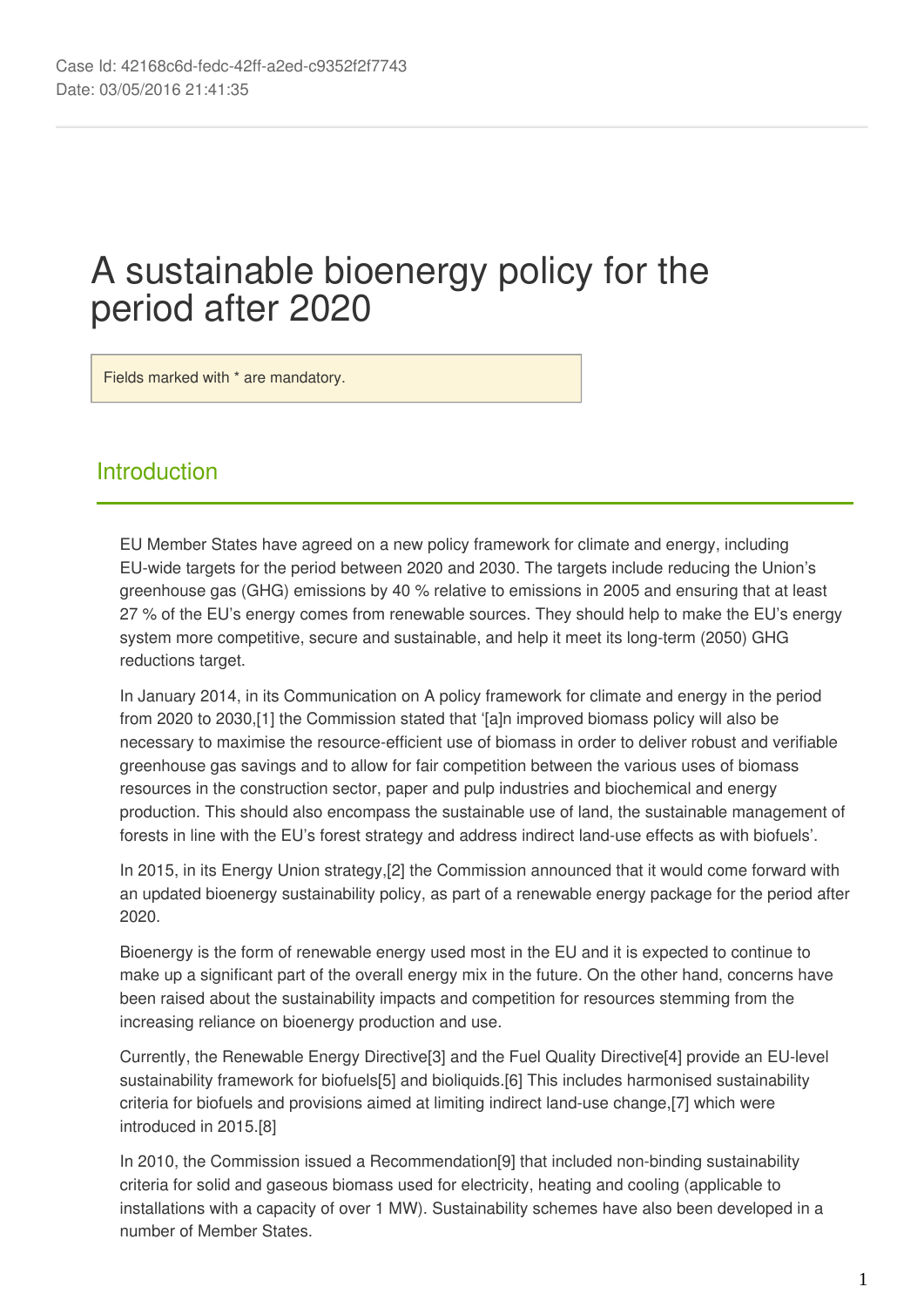The Commission is now reviewing the sustainability of all bioenergy sources and final uses for the period after 2020. Identified sustainability risks under examination include lifecycle greenhouse gas emissions from bioenergy production and use; impacts on the carbon stock of forests and other ecosystems; impacts on biodiversity, soil and water, and emissions to the air; indirect land use change impacts; as well as impacts on the competition for the use of biomass between different sectors (energy, industrial uses, food). The Commission has carried out a number of studies to examine these issues more in detail.

The development of bioenergy also needs to be seen in the wider context of a number of priorities for the Energy Union, including the ambition for the Union to become the world leader in renewable energy, to lead the fight against global warming, to ensure security of supply and integrated and efficient energy markets, as well as broader EU objectives such as reinforcing Europe's industrial base, stimulating research and innovation and promoting competitiveness and job creation, including in rural areas. The Commission also stated in its 2015 Communication on the circular economy[10] that it will 'promote synergies with the circular economy when examining the sustainability of bioenergy under the Energy Union'. Finally, the EU and its Member States have committed themselves to meeting the 2030 Sustainable Development Goals.

- [1] COM(2014) 15.
- [2] COM/2015/080 final.

[3] Directive 2009/28/EC of the European Parliament and of the Council of 23 April 2009 on the promotion of the use of energy from renewable sources and amending and subsequently repealing Directives 2001/77/EC and 2003/30/EC (OJ L 140, 5.6.2009, p. 16).

[4] Directive 98/70/EC of the European Parliament and of the Council of 13 October 1998 relating to the quality of petrol and diesel fuels and amending Council Directive 93/12/EEC (OJ L 350, 28.12.1998, p. 58).

- [5] Used for transport.
- [6] Used for electricity, heating and cooling.

[7] Biomass production can take place on land that was previously used for other forms of agricultural production, such as growing food or feed. Since such production is still necessary, it may be (partly) displaced to land not previously used for crops, e.g. grassland and forests. This process is known as indirect land use change (ILUC); see

http://ec.europa.eu/energy/en/topics/renewable-energy/biofuels/land-use-change.

- [8] See more details on the existing sustainability framework for biofuels and bioliquids in section 5.
- [9] COM/2010/0011 final.
- [10] Closing the loop an EU action plan for the circular economy (COM(2015) 614/2).

# 1. General information about respondents

- **\*** 1.1. In what capacity are you completing this questionnaire?
	- $\bullet$  academic/research institution
	- $\bullet$  as an individual / private person
	- **o** civil society organisation
	- 0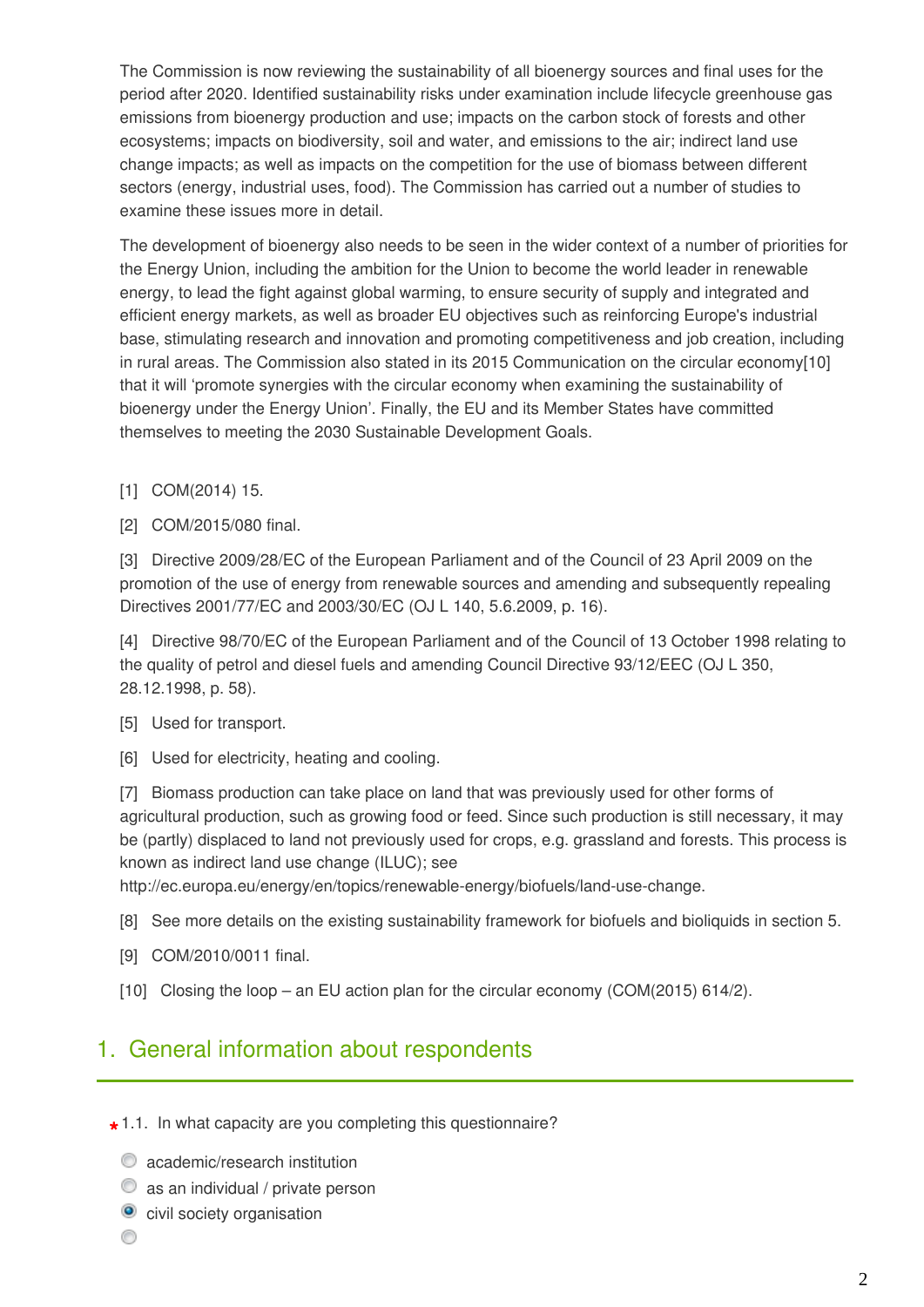international organisation

- $\circledcirc$  other
- **O** private enterprise
- **O** professional organisation
- $\bullet$  public authority
- $\bullet$  public enterprise

**\*** 1.6. If you are a civil society organisation, please indicate your main area of focus.

- **Agriculture**
- **Energy**
- **Environment & Climate**
- O Other
- **Technology & Research**

1.8. If replying as an individual/private person, please give your name; otherwise give the name of your organisation

*200 character(s) maximum*

1.9. If your organisation is registered in the Transparency Register, please give your Register ID number.

(If your organisation/institution responds without being registered, the Commission will consider its input as that of an individual and will publish it as such.)

*200 character(s) maximum*

55888811123-49

- 1.10. Please give your country of residence/establishment
	- C Austria
	- <sup>O</sup> Belgium
	- C Bulgaria
	- Croatia
	- Cyprus
	- Czech Republic
	- **O** Denmark
	- **Estonia**
	- Finland
	- **E**rance
	- **Germany**
	- C Greece
	- **Hungary**
	- **O** Ireland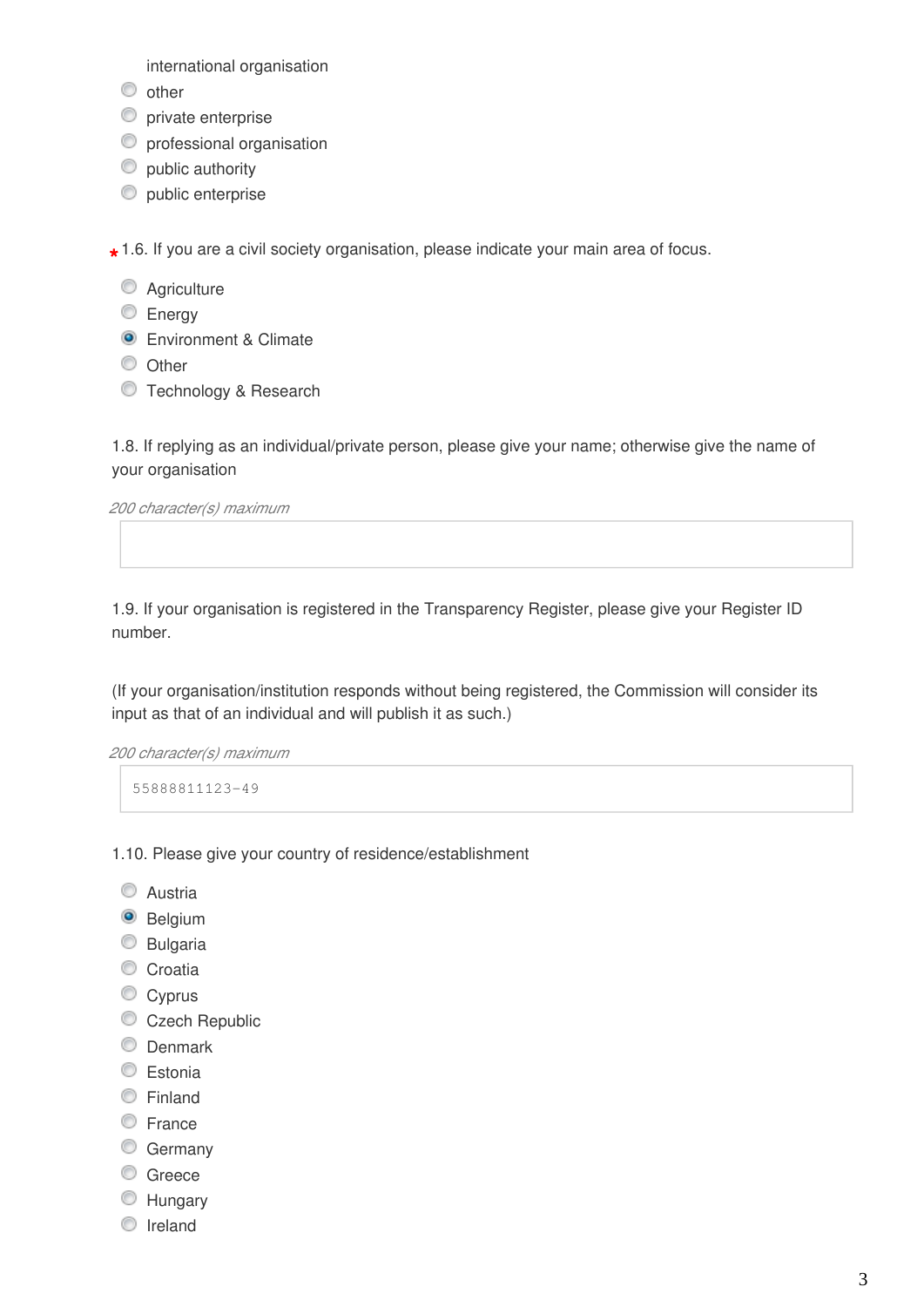- $\circ$  Italy
- **C** Latvia
- **C** Lithuania
- **C** Luxembourg
- Malta
- **Netherlands**
- C Poland
- **Portugal**
- C Romania
- C Slovakia
- C Slovenia
- Spain
- Sweden
- United Kingdom
- Other non-EU European country
- O Other non-EU Asian country
- Other non-EU African country
- Other non-EU American country
- **\*** 1.11. Please indicate your preference for the publication of your response on the Commission's website:

(Please note that regardless the option chosen, your contribution may be subject to a request for access to documents under [Regulation 1049/2001](http://eur-lex.europa.eu/legal-content/EN/TXT/?qid=1454925130412&uri=CELEX:32001R1049) on public access to European Parliament, Council and Commission documents. In this case the request will be assessed against the conditions set out in the Regulation and in accordance with applicable [data protection rules.](http://ec.europa.eu/justice/data-protection/))

- Under the name given: I consent to publication of all information in my contribution and I declare that none of it is subject to copyright restrictions that prevent publication.
- Anonymously: I consent to publication of all information in my contribution and I declare that none of it is subject to copyright restrictions that prevent publication.
- Please keep my contribution confidential. (it will not be published, but will be used internally within the Commission)

# Perceptions of bioenergy

2.1. Role of bioenergy in the achievement of EU 2030 climate and energy objectives

Please indicate which of the statements below best corresponds to your perception of the role of bioenergy in the renewable energy mix, in particular in view of the EU's 2030 climate and energy objectives:

- $\bullet$  Bioenergy should continue to play a dominant role in the renewable energy mix.
- $\bullet$  Bioenergy should continue to play an important role in the renewable energy mix, but the share of other renewable energy sources (such as solar, wind, hydro and geothermal) should increase significantly.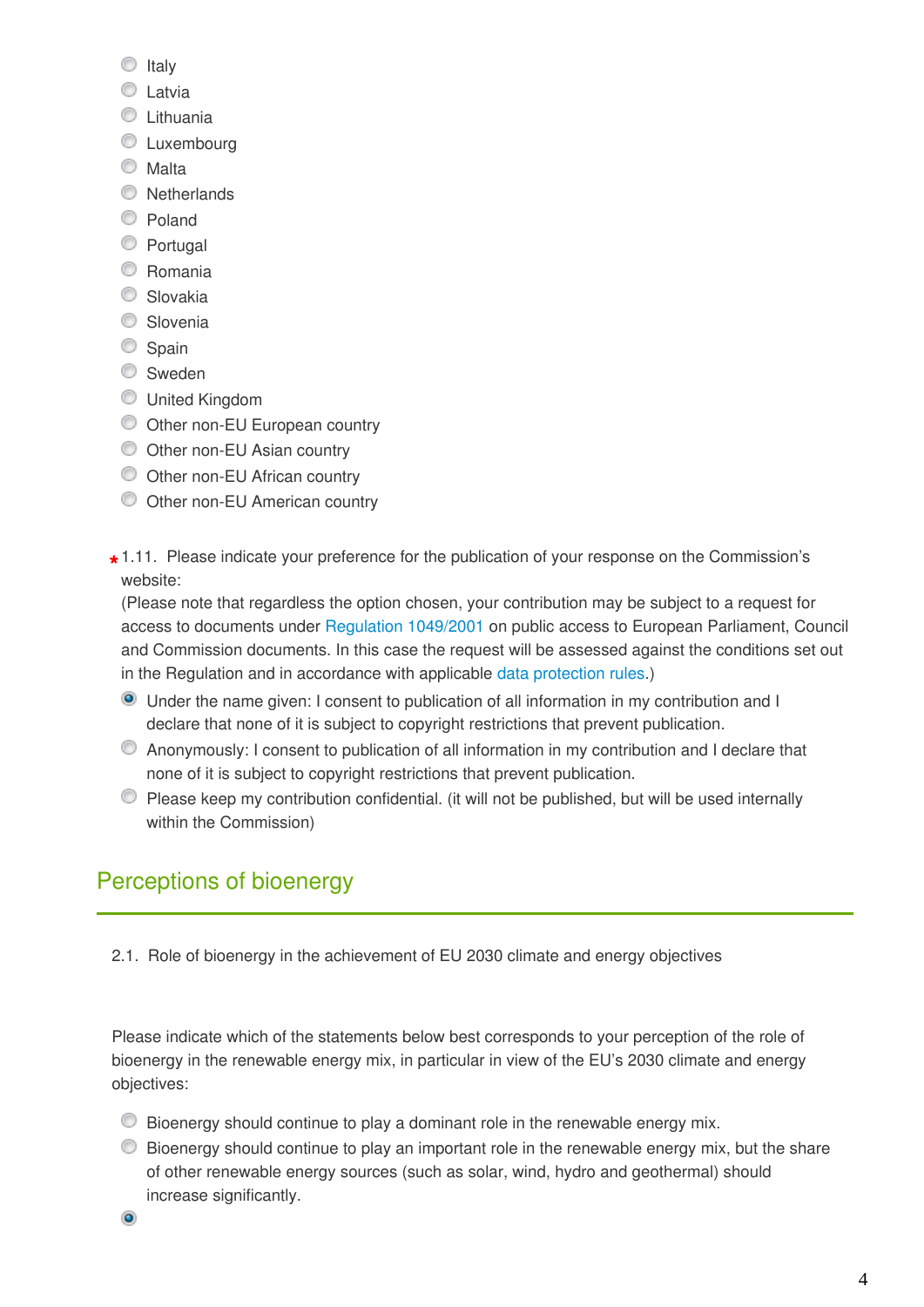Bioenergy should not play an important role in the renewable energy mix: other renewable energy sources should become dominant.

### 2.2. Perception of different types of bioenergy

Please indicate, for each type of bioenergy described below, which statement best corresponds to your perception of the need for public (EU, national, regional) policy intervention (tick one option in each line):

|                                                                                        | Should be<br>further<br>promoted | Should be<br>further<br>promoted,<br>but within<br>limits | Should be<br>neither<br>promoted nor<br>discouraged | Should be<br>discouraged | No<br>opinion |
|----------------------------------------------------------------------------------------|----------------------------------|-----------------------------------------------------------|-----------------------------------------------------|--------------------------|---------------|
| <b>Biofuels</b> from<br>food crops                                                     | ⊙                                | ⋒                                                         | ∩                                                   | ۰                        | ⊙             |
| <b>Biofuels</b> from<br>energy crops<br>(grass, short<br>rotation coppice,<br>$etc.$ ) |                                  | ∩                                                         | ⊙                                                   | ۰                        | ⊙             |
| <b>Biofuels</b> from<br>waste (municipal<br>solid waste, wood<br>waste)                |                                  | ∩                                                         | ۰                                                   | ∩                        | n             |
| <b>Biofuels</b> from<br>agricultural and<br>forest residues                            |                                  |                                                           | ۰                                                   |                          |               |
| <b>Biofuels</b> from<br>algae                                                          | ∩                                | ∩                                                         | ۰                                                   | e                        | ∩             |
| Biogas from<br>manure                                                                  |                                  |                                                           |                                                     |                          |               |
| Biogas from food<br>crops (e.g.<br>maize)                                              |                                  |                                                           |                                                     |                          |               |
| Biogas from<br>waste, sewage<br>sludge, etc.                                           |                                  | ۰                                                         |                                                     |                          |               |
| Heat and power<br>from forest                                                          |                                  |                                                           |                                                     |                          |               |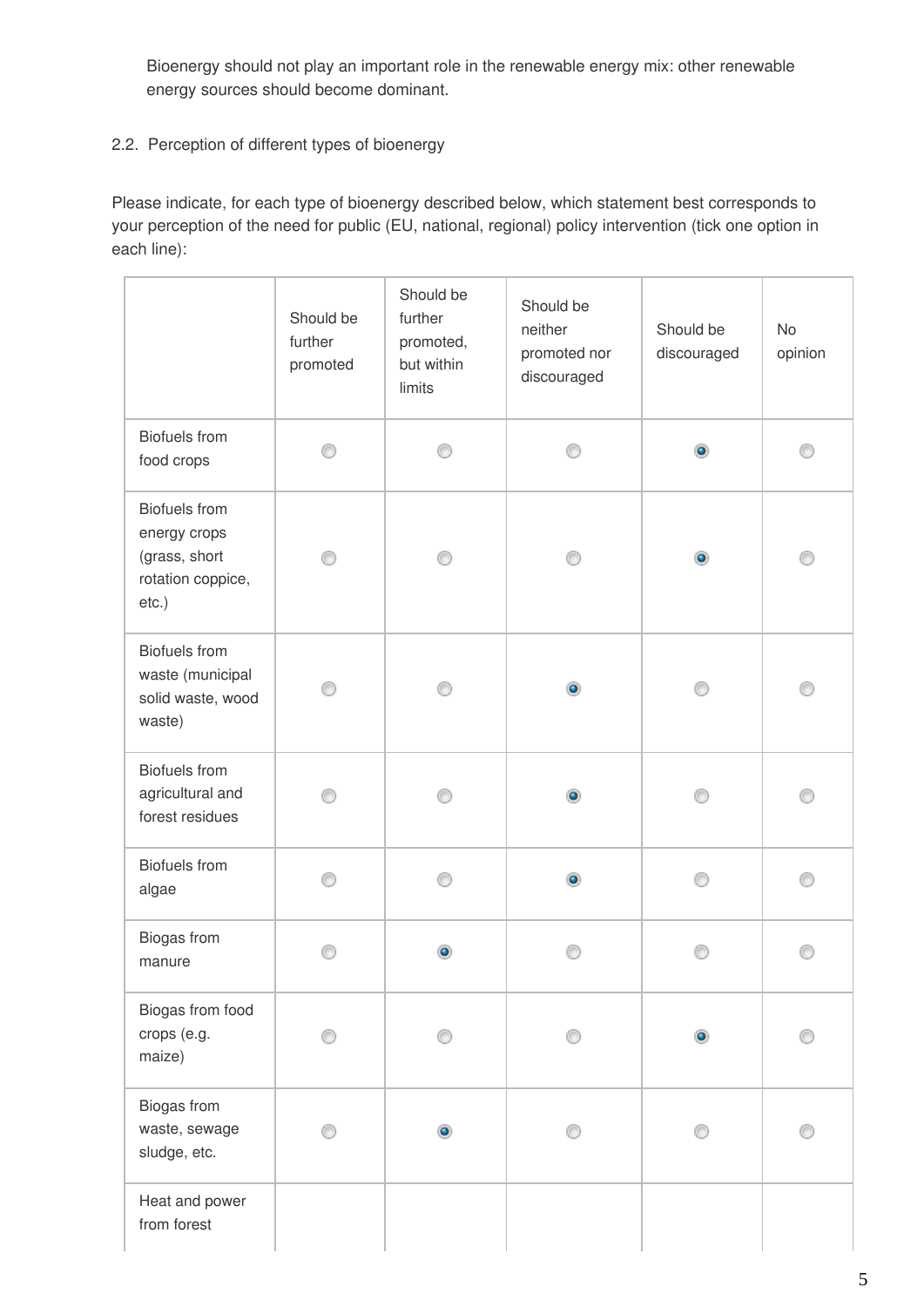| biomass (except<br>forest residues)                                                         |  |           | ۰         |  |
|---------------------------------------------------------------------------------------------|--|-----------|-----------|--|
| Heat and power<br>from forest<br>residues (tree<br>tops, branches,<br>etc.)                 |  | ۰         |           |  |
| Heat and power<br>from agricultural<br>biomass (energy<br>crops, short<br>rotation coppice) |  |           | $\bullet$ |  |
| Heat and power<br>from industrial<br>residues (such as<br>sawdust or black<br>liquor)       |  |           |           |  |
| Heat and power<br>from waste                                                                |  | $\bullet$ |           |  |
| Large-scale<br>electricity<br>generation<br>(50 MW or<br>more) from solid<br>biomass        |  |           |           |  |
| Commercial heat<br>generation from<br>solid biomass                                         |  | $\bullet$ |           |  |
| Large-scale<br>combined heat<br>and power<br>generation from<br>solid biomass               |  | $\bullet$ |           |  |
| Small-scale<br>combined heat<br>and power<br>generation from<br>solid biomass               |  |           |           |  |
| Heat generation<br>from biomass in                                                          |  |           |           |  |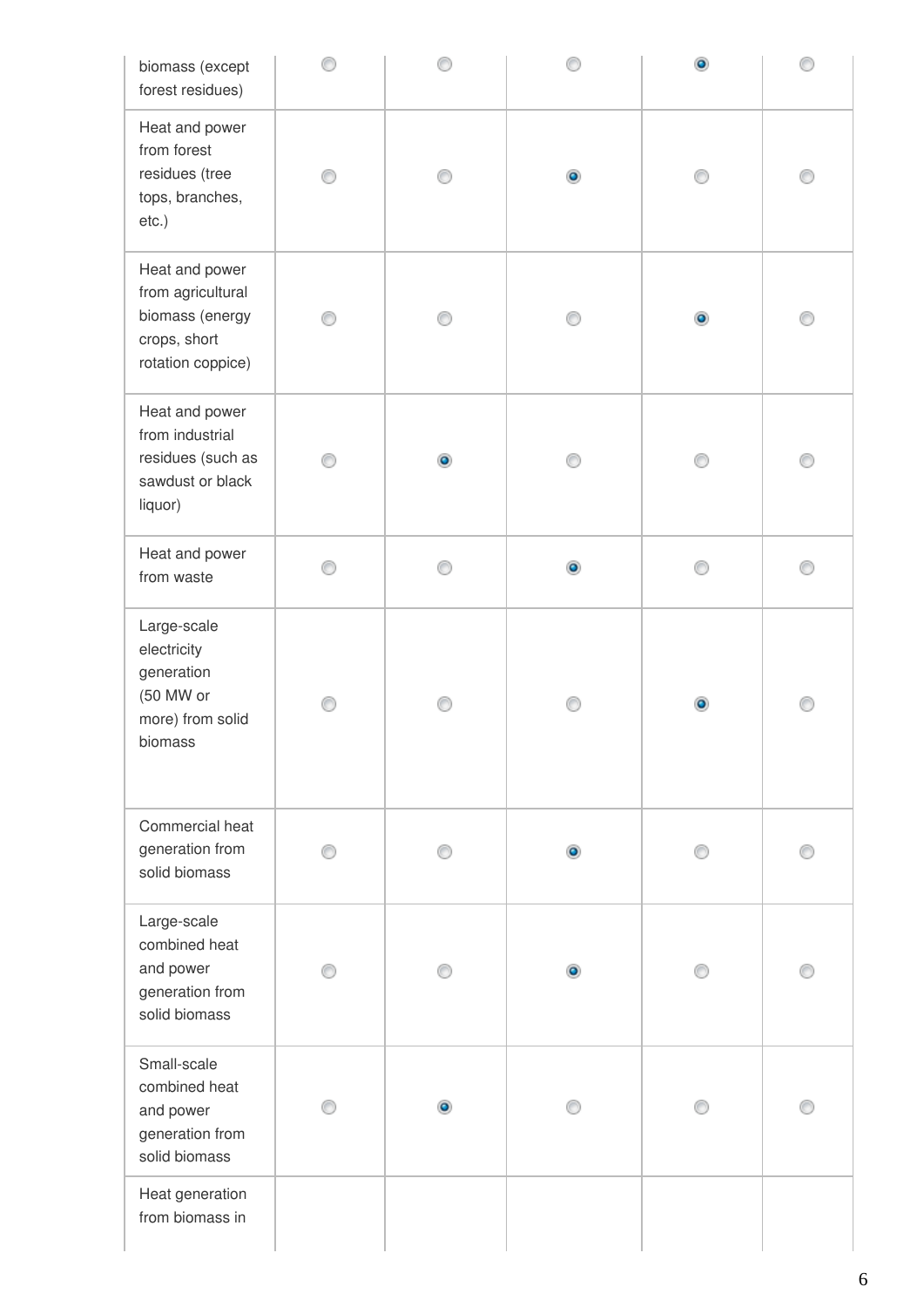| domestic<br>(household)<br>installations                              |  | ۵         |           |  |
|-----------------------------------------------------------------------|--|-----------|-----------|--|
| Bioenergy based<br>on locally<br>sourced<br>feedstocks                |  | $\bullet$ |           |  |
| Bioenergy based<br>on feedstocks<br>sourced in the EU                 |  | $\bullet$ |           |  |
| Bioenergy based<br>on feedstocks<br>imported from<br>non-EU countries |  |           | $\bullet$ |  |
| Other                                                                 |  |           |           |  |

*200 character(s) maximum*

Energy conversion of separated bio-based waste could be promoted to a limited extent, but not as part energy generation from mixed waste.

# 3. Benefits and opportunities from bioenergy

#### 3.1. Benefits and opportunities from bioenergy

Bioenergy (biofuel for transport, biomass and biogas for heat and power) is currently promoted as it is considered to be contributing to the EU's renewable energy and climate objectives, and also having other potential benefits to the EU economy and society.

Please rate the contribution of bioenergy, as you see it, to the benefits listed below (one answer per line):

|                                                                                          | of critical<br>importance | important | neutral   | negative | No.<br>opinion |
|------------------------------------------------------------------------------------------|---------------------------|-----------|-----------|----------|----------------|
| Europe's energy security:<br>safe, secure and affordable<br>energy for European citizens |                           |           | $\bullet$ | O        | O              |
| Grid balancing including<br>through storage of biomass                                   |                           |           |           |          |                |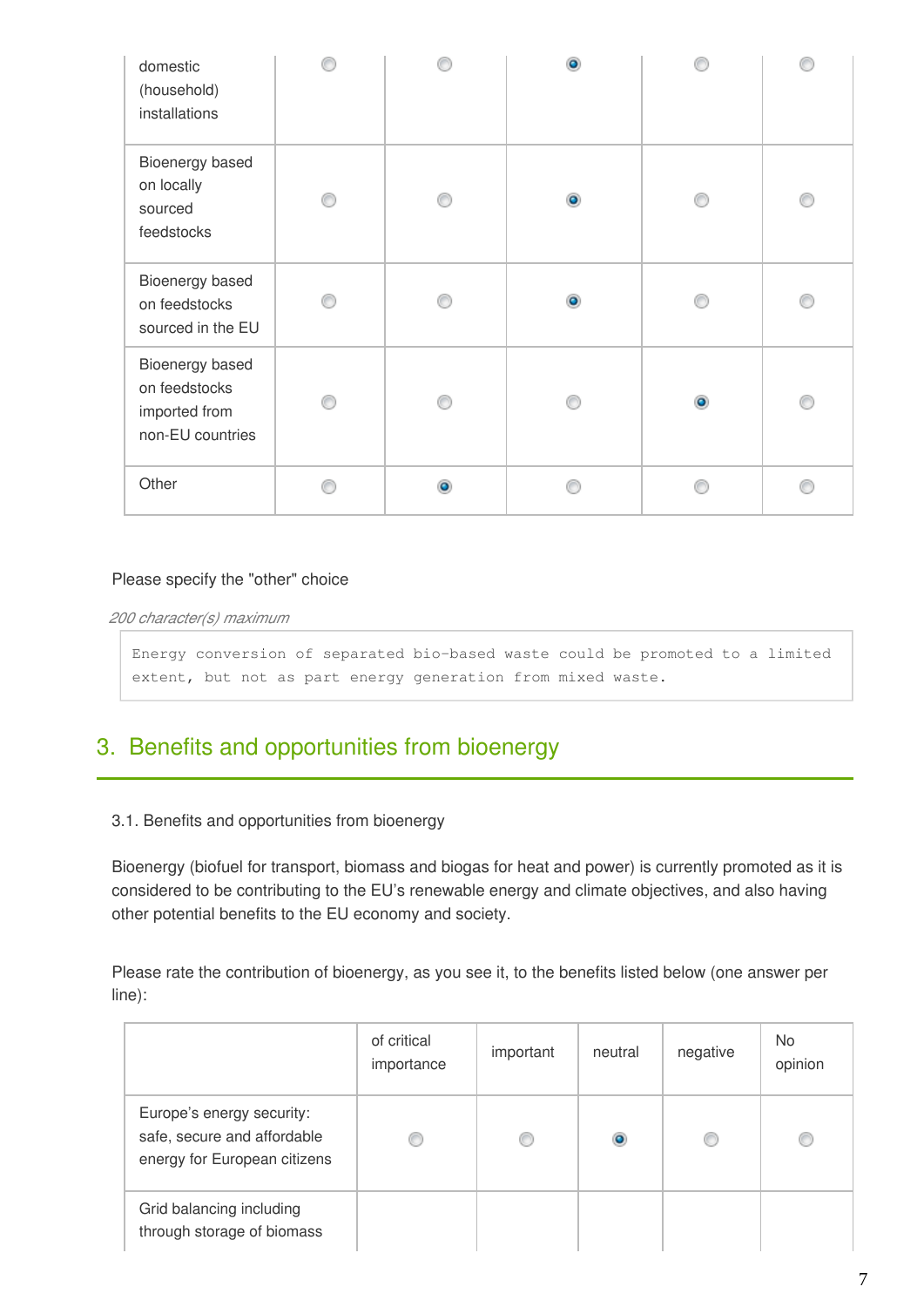| (in an electricity system with a<br>high proportion of electricity<br>from intermittent renewables) |   |   |           |           |   |
|-----------------------------------------------------------------------------------------------------|---|---|-----------|-----------|---|
| Reduction of GHG emissions                                                                          | ⋒ | ∩ | ⊙         | $\bullet$ | ⊙ |
| <b>Environmental benefits</b><br>(including biodiversity)                                           |   |   |           | $\bullet$ |   |
| Resource efficiency and<br>waste management                                                         |   |   |           | ۰         |   |
| Boosting research and<br>innovation in bio-based<br>industries                                      |   |   |           |           |   |
| Competitiveness of European<br>industry                                                             |   |   | $\bullet$ |           |   |
| Growth and jobs, including in<br>rural areas                                                        |   |   |           |           |   |
| Sustainable development in<br>developing countries                                                  |   |   |           | $\bullet$ |   |
| Other                                                                                               |   |   |           |           |   |

#### 3.2. Any additional views on the benefits and opportunities from bioenergy? Please explain

*2500 character(s) maximum*

Sustainable bioenergy has an important role to play in Europe's transition to an energy system based on renewable energy and energy efficiency, but it may be a small one, i.e. there may be relatively small amounts of sustainable bio-energy available, but they might be the only way of decarbonising certain industrial processes or forms of transport.

Currently, there is both is a problem with the quantity (over-reliance on bio-energy) and the quality (not the right types of bio-energy are being promoted) of bioenergy used in the EU.

To avoid serious negative consequences for carbon emissions, biodiversity and land conflicts, the EU should introduce four main safeguards as part of the EU's 2030 climate and energy policies:

Introduce a cap to limit the use of biomass for energy to levels that can be sustainably supplied;

Ensure efficient and optimal use of biomass resources, in line with the principle of cascading use;

- Include correct carbon accounting for biomass;
- Introduce comprehensive binding sustainability criteria.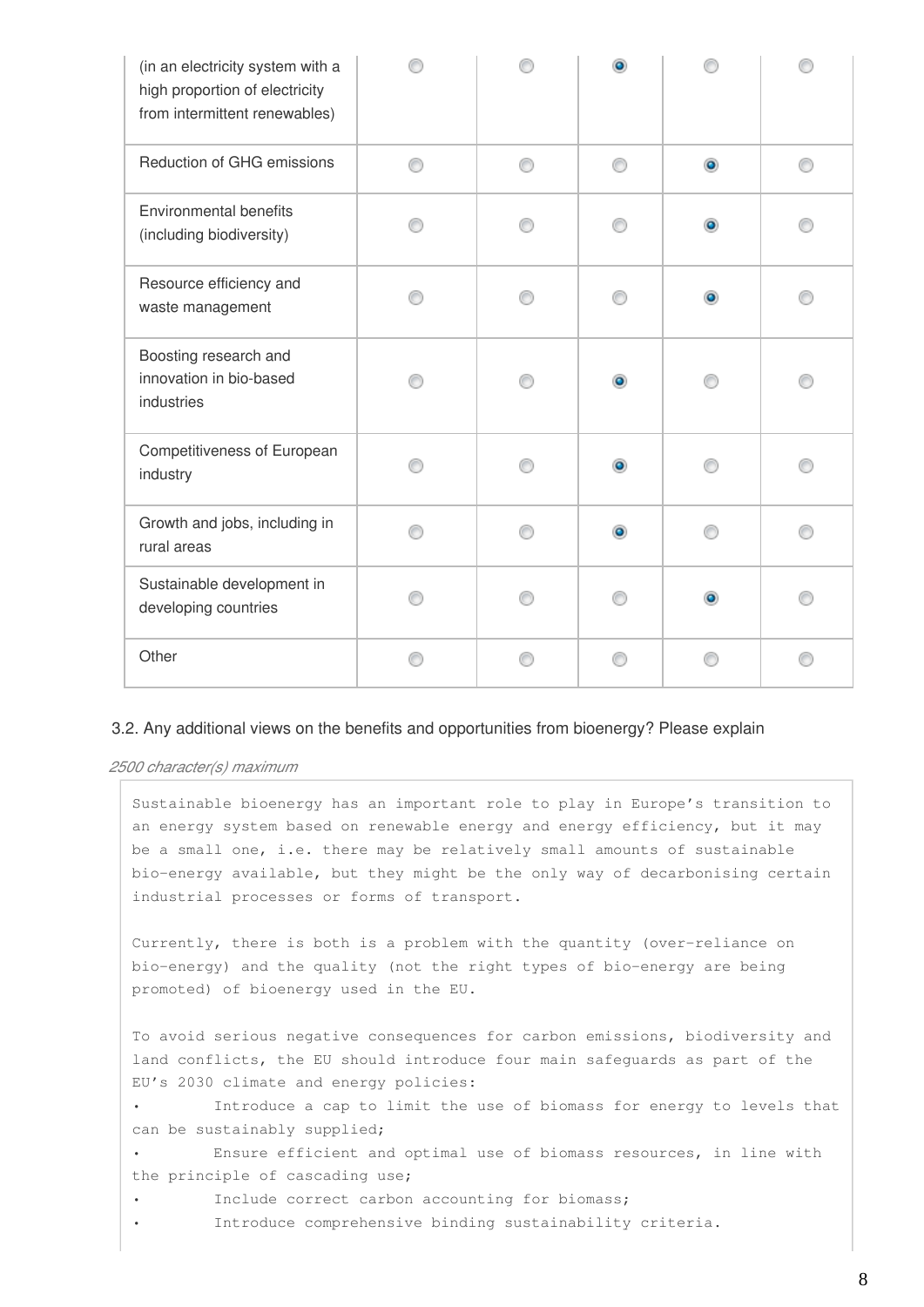Bioenergy production with co-benefits should be prioritized in comparison to biomass use only for energy. Examples include anaerobic digestion of waste based biomass that allows to return nutrients to the soil and use of biomass that is harvested for nature conservation purposes such as grassland management.

# 4. Risks from bioenergy production and use

#### 4.1. Identification of risks

A number of risks have been identified (e.g. by certain scientists, stakeholders and studies) in relation to bioenergy production and use. These may concern specific biomass resources (agriculture, forest, waste), their origin (sourced in the EU or imported) or their end-uses (heat, electricity, transport).

Please rate the relevance of each of these risks as you see it (one asnwer per line):

|                                                                                                           | critical | significant | not very<br>significant | non-existent | No<br>opinion |
|-----------------------------------------------------------------------------------------------------------|----------|-------------|-------------------------|--------------|---------------|
| Change in carbon stock due<br>to deforestation and other<br>direct land-use change in the<br>EU           |          | ۰           |                         |              |               |
| Change in carbon stock due<br>to deforestation and other<br>direct land-use change in<br>non-EU countries |          |             |                         |              |               |
| Indirect land-use change<br>impacts                                                                       |          |             | ⋒                       |              | ∩             |
| GHG emissions from the<br>supply chain (e.g. cultivation,<br>processing and transport)                    |          |             |                         |              |               |
| GHG emissions from<br>combustion of biomass<br>('biogenic emissions')                                     |          |             |                         |              |               |
| Impacts on air quality                                                                                    | ∩        | $\bullet$   | ∩                       | ⊙            | ⊙             |
| Impacts on water and soil                                                                                 |          | ۵           |                         |              | ⋒             |
| Impacts on biodiversity                                                                                   | ⋒        |             | ⋒                       |              | ⋒             |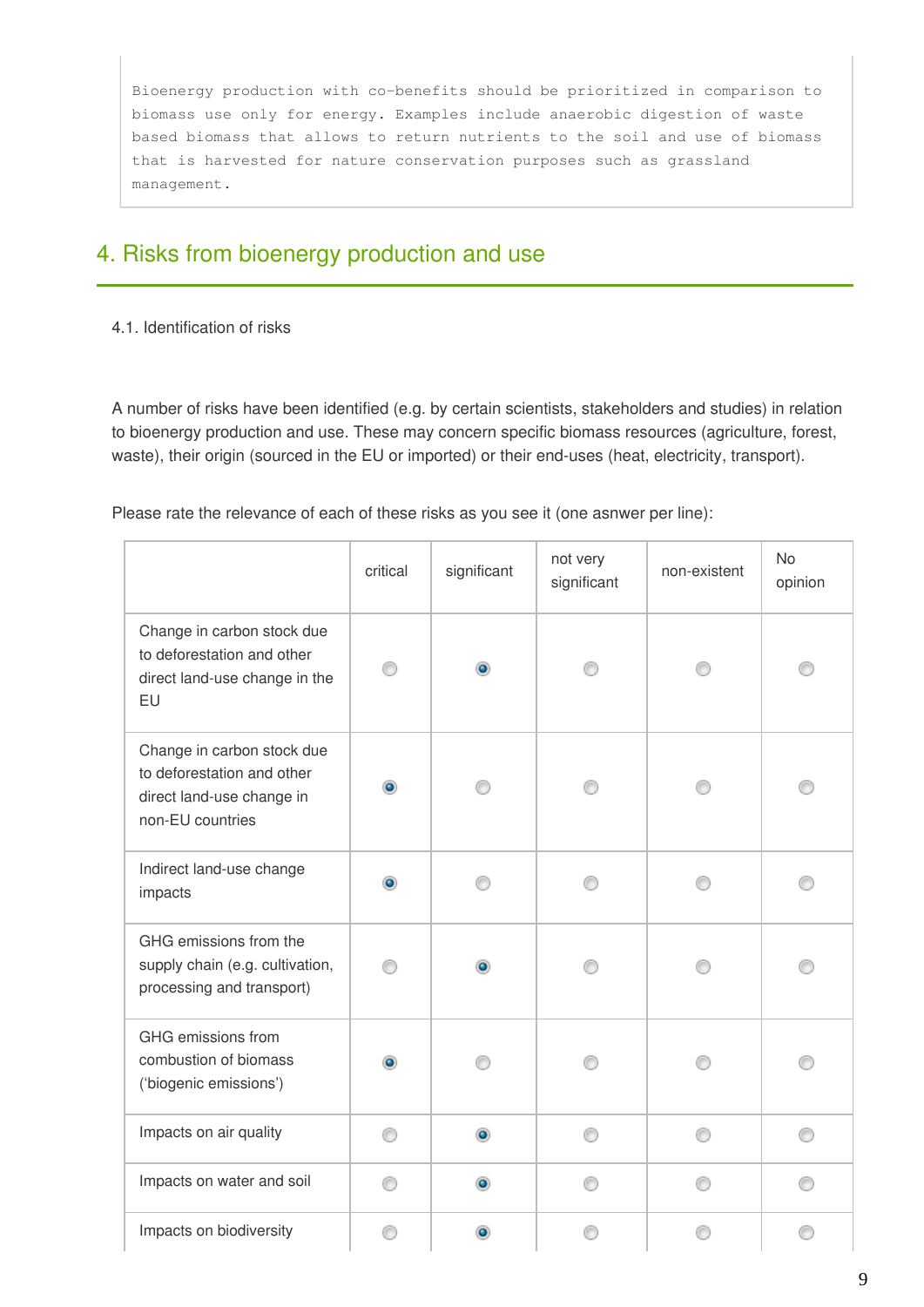| Varying degrees of efficiency<br>of biomass conversion to<br>energy                                                                                                                   |  |  |  |
|---------------------------------------------------------------------------------------------------------------------------------------------------------------------------------------|--|--|--|
| Competition between<br>different uses of biomass<br>(energy, food, industrial<br>uses) due to limited<br>availability of land and<br>feedstocks and/or subsidies<br>for specific uses |  |  |  |
| Internal market impact of<br>divergent national<br>sustainability schemes                                                                                                             |  |  |  |
| Other                                                                                                                                                                                 |  |  |  |

*200 character(s) maximum*

Land use conflicts, land grabs and human rights conflicts, in and outside of Europe. Additional critical risk: wasteful use of limited biomass resources contrary to the idea of circular economy.

#### 4.2. Any additional views on the risks from bioenergy production and use? Please explain

*2500 character(s) maximum*

```
The key risks which EU policies need to address and mitigate are: 
         Exceeding the limits of sustainably available biomass, land and
forest resources due to the increasing, policy driven demand for biomass
energy that comes on top of other, existing demands 
         • Failing to reduce carbon emissions sufficiently due to the flawed
zero rating of carbon emissions from bioenergy 
        • Inefficient and wasteful use of biomass resources that is not in line
with the cascading use principle or the circular economy. 
        • Negative environmental and social impacts e.g. impacts on air
quality, land use, biodiversity, land right conflicts and land grabs. 
High risks of carbon emissions from bioenergy due to changes in nature's
carbon stocks are not linked just to deforestation or direct land use change
as suggested by question 4.1. Risks are even bigger due to 1) time delay in
the (assumed) recapture by biomass growth, and 2) decrease in carbon stocks
because increased harvesting for energy.
```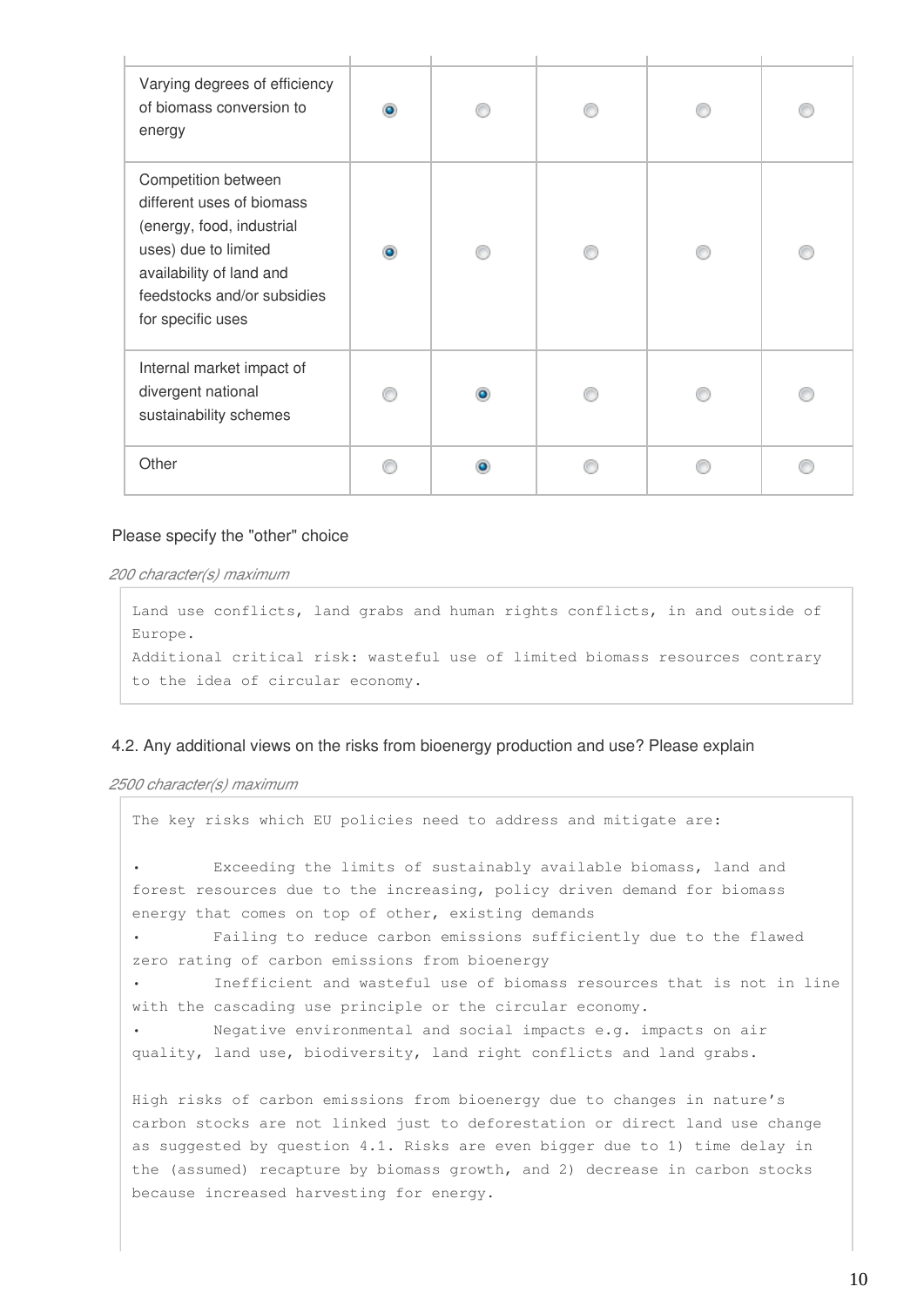Risks of negative social impacts such as land use conflicts, land rights, livelihoods of local communities, volatility of food prices and food security have not been appropriately considered in this consultation even if they should be considered as a significant risk, especially in relation to land based crops.

# 5. Effectiveness of existing EU sustainability scheme for biofuels and bioliquids

In 2009, the EU established a set of sustainability criteria for biofuels (used in transport) and bioliquids (used for electricity and heating). Only biofuels and bioliquids that comply with the criteria can receive government support or count towards national renewable energy targets. The main criteria are as follows:

- Biofuels produced in new installations must achieve GHG savings of at least 60 % in comparison with fossil fuels. In the case of installations that were in operation before 5 October 2015, biofuels must achieve a GHG emissions saving of at least 35 % until 31 December 2017 and at least 50 % from 1 January 2018. Lifecycle emissions taken into account when calculating GHG savings from biofuels include emissions from cultivation, processing, transport and direct land‑use change;
- Biofuels cannot be grown in areas converted from land with previously (before 2008) high carbon stock, such as wetlands or forests;
- Biofuels cannot be produced from raw materials obtained from land with high biodiversity, such as primary forests or highly biodiverse grasslands.

In 2015, new rules[1] came into force that amend the EU legislation on biofuel sustainability (i.e. the Renewable Energy Directive and the Fuel Quality Directive) with a view to reducing the risk of indirect land-use change, preparing the transition to advanced biofuels and supporting renewable electricity in transport. The amendments:

- limit to 7 % the proportion of biofuels from food crops that can be counted towards the 2020 renewable energy targets;
- set an indicative 0.5 % target for advanced biofuels as a reference for national targets to be set by EU countries in 2017;
- maintain the double-counting of advanced biofuels towards the 2020 target of 10 % renewable energy in transport and lay down a harmonised EU list of eligible feedstocks; and
- introduce stronger incentives for the use of renewable electricity in transport (by counting it more towards the 2020 target of 10 % renewable energy use in transport).

[1] Directive (EU) 2015/1513 of the European Parliament and of the Council of 9 September 2015 amending Directive 98/70/EC relating to the quality of petrol and diesel fuels and amending Directive 2009/28/EC on the promotion of the use of energy from renewable sources (OJ L 239, 15.9.2015, p. 1).

5.1. Effectiveness in addressing sustainability risks of biofuels and bioliquids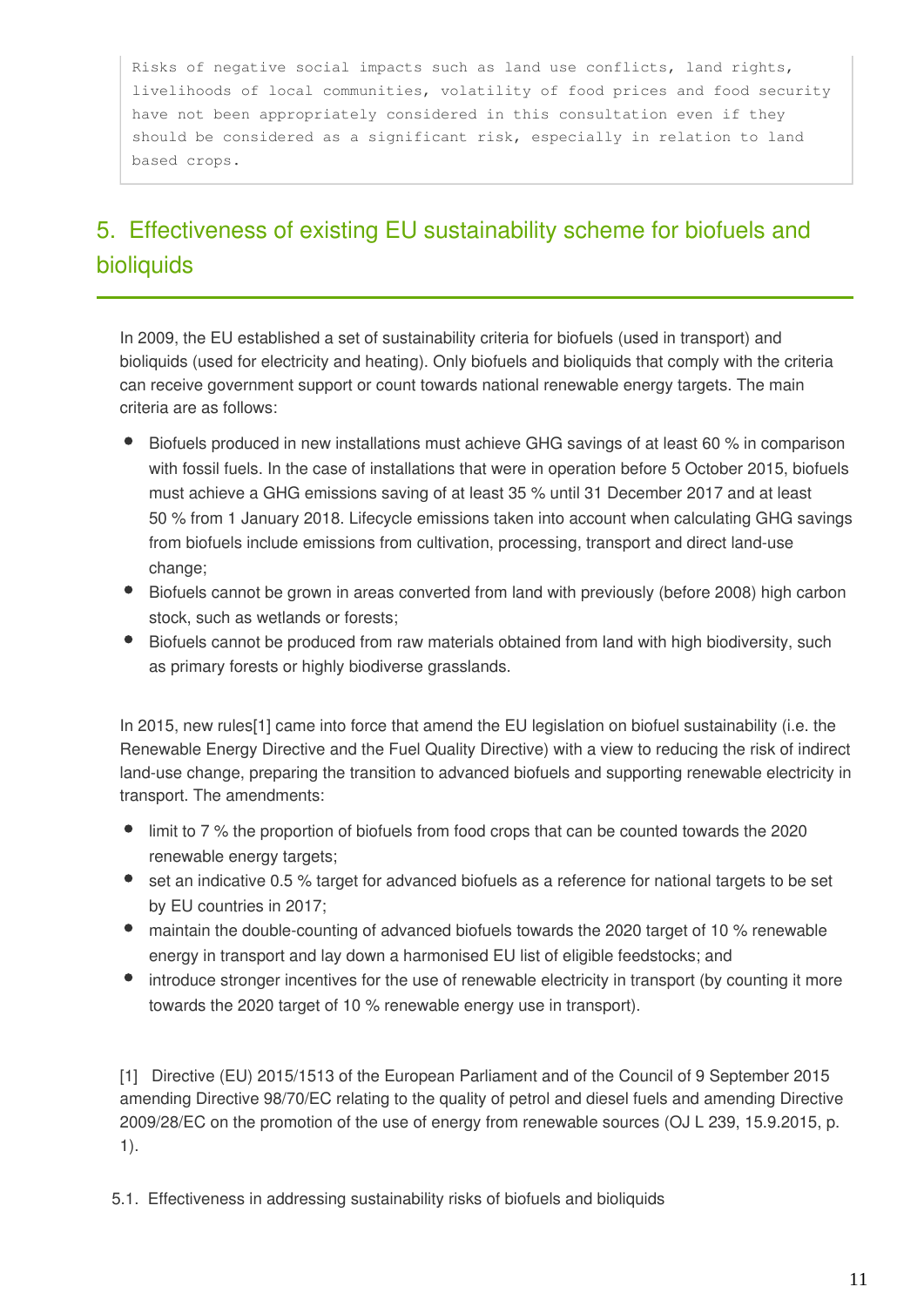In your view, how effective has the existing EU sustainability scheme for biofuels and bioliquids been in addressing the risks listed below? (one answer per line)

|                                                                | effective | partly<br>effective | neutral | counter-productive | No<br>opinion |
|----------------------------------------------------------------|-----------|---------------------|---------|--------------------|---------------|
| GHG emissions from<br>cultivation, processing<br>and transport |           | ۵                   |         |                    |               |
| GHG emissions from<br>direct land-use change                   |           | ۵                   |         |                    |               |
| Indirect land-use change                                       |           |                     |         |                    |               |
| Impacts on biodiversity                                        |           |                     |         |                    |               |
| Impact on soil, air and<br>water                               |           |                     |         |                    |               |

#### Any additional comments?

#### *2500 character(s) maximum*

Biofuels sustainability scheme from 2009 ignored ILUC emissions and therefore did not prevent the deployment of biofuels with potentially higher GHG emissions than fossil fuels they were meant to replace and hence have been counterproductive.

Revision of the sustainability scheme in 2015 and the 7% cap on food based biofuels is expected to partly address indirect land use change impacts but is still not effective enough because a) it does not include ILUC factors, b) it doesn't cover all land based crops, c) it is not extended to the Fuel Quality Directive and d) still allows a growth in food based biofuel use until 2020 as the 7% cap is higher than current consumption levels.

Existing sustainability criteria have been partly effective in preventing direct land use change and other negative impacts, however compliance of the sector with existing criteria cannot be claimed since these are enforced through verification systems that are often not sufficiently robust.

Effectiveness of sustainability criteria on biodiversity (Art 17(3)) has been limited by unclear or loose definitions of areas such as primary forests, high biodiversity grasslands etc.

#### 5.2. Effectiveness in promoting advanced biofuels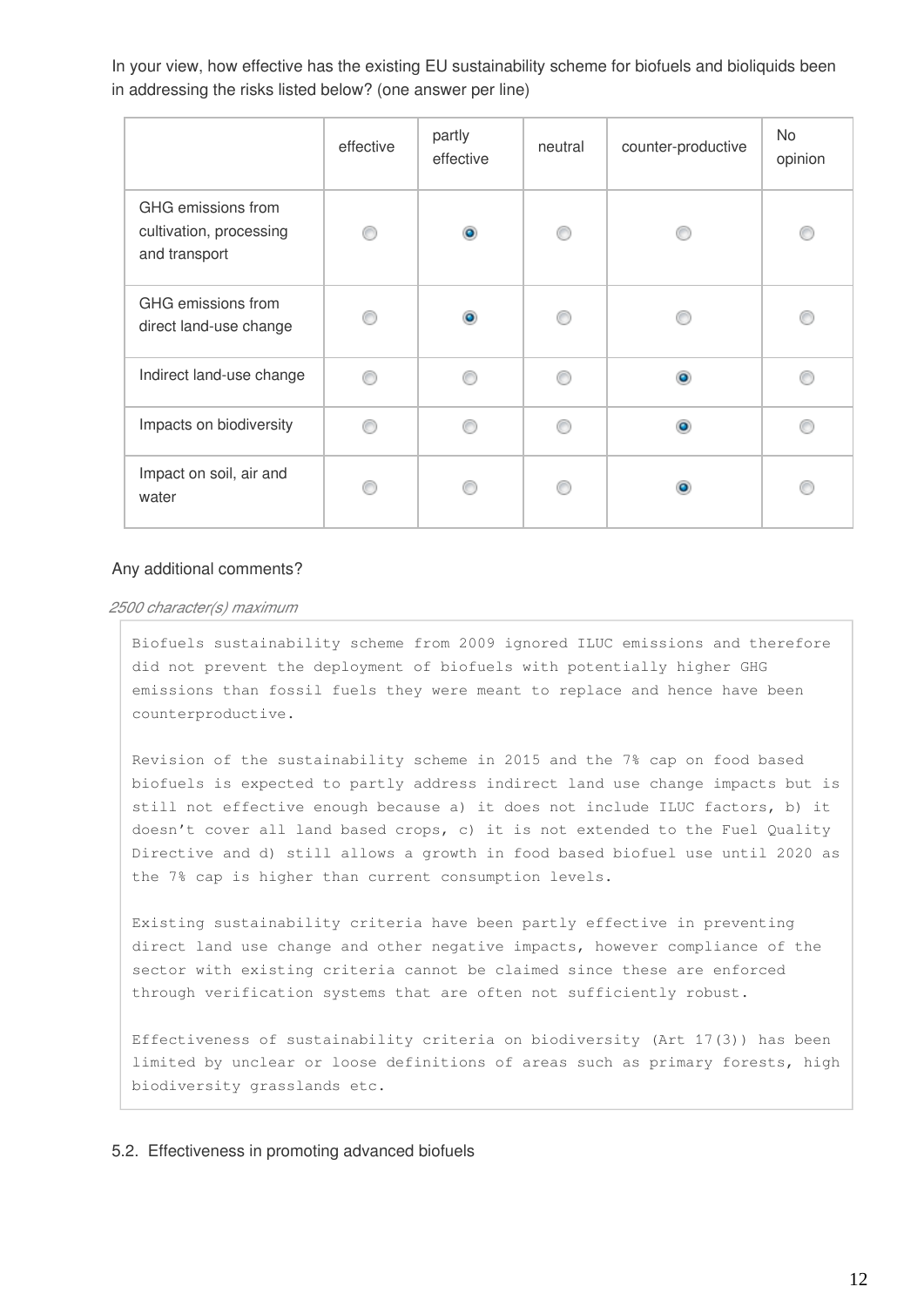In your view, how effective has the sustainability framework for biofuels, including its provisions on indirect land-use change, been in driving the development of 'advanced' biofuels, in particular biofuels produced from ligno-cellulosic material (e.g. grass or straw) or from waste material (e.g. waste vegetable oils)?

- **very effective**
- $\odot$  effective
- **O** neutral
- **C** counter-productive
- $\circledcirc$  no opinion

What additional measures could be taken to further improve the effectiveness in promoting advanced biofuels?

#### *2500 character(s) maximum*

The 7% cap on land based biofuels (as agreed in the ILUC decision of 2015) should be maintained also after 2020 and these biofuels phased out completely. Advanced, non-land based biofuels could play a role in the phase out of land based biofuels but other measures to decarbonise the transport sector (e.g. efficiency and electrification) should be prioritised.

There should be no volume / percentage target for advanced (or any other) biofuels as this approach only focuses on quantity and not on quality and impacts of those biofuels.

There should be a level playing field for all forms of bioenergy, including advanced biofuels, which would apply the same sustainability requirements for all bioenergy (see response 8.2) and provide a consistent and more secure policy framework for investments.

#### 5.3. Effectiveness in minimising the administrative burden on operators

In your view, how effective has the EU biofuel sustainability policy been in reducing the administrative burden on operators placing biofuels on the internal market by harmonising sustainability requirements in the Member States (as compared with a situation where these matter would be regulated by national schemes for biofuel sustainability)?

- **very effective**
- $\bullet$  effective
- **O** not effective
- $\circledcirc$  no opinion

What are the lessons to be learned from implementation of the EU sustainability criteria for biofuels? What additional measures could be taken to reduce the administrative burden further?

#### *2500 character(s) maximum*

Concerns on negative societal, climate and environmental impacts of policies, raised by the scientific community and civil society should be addressed in a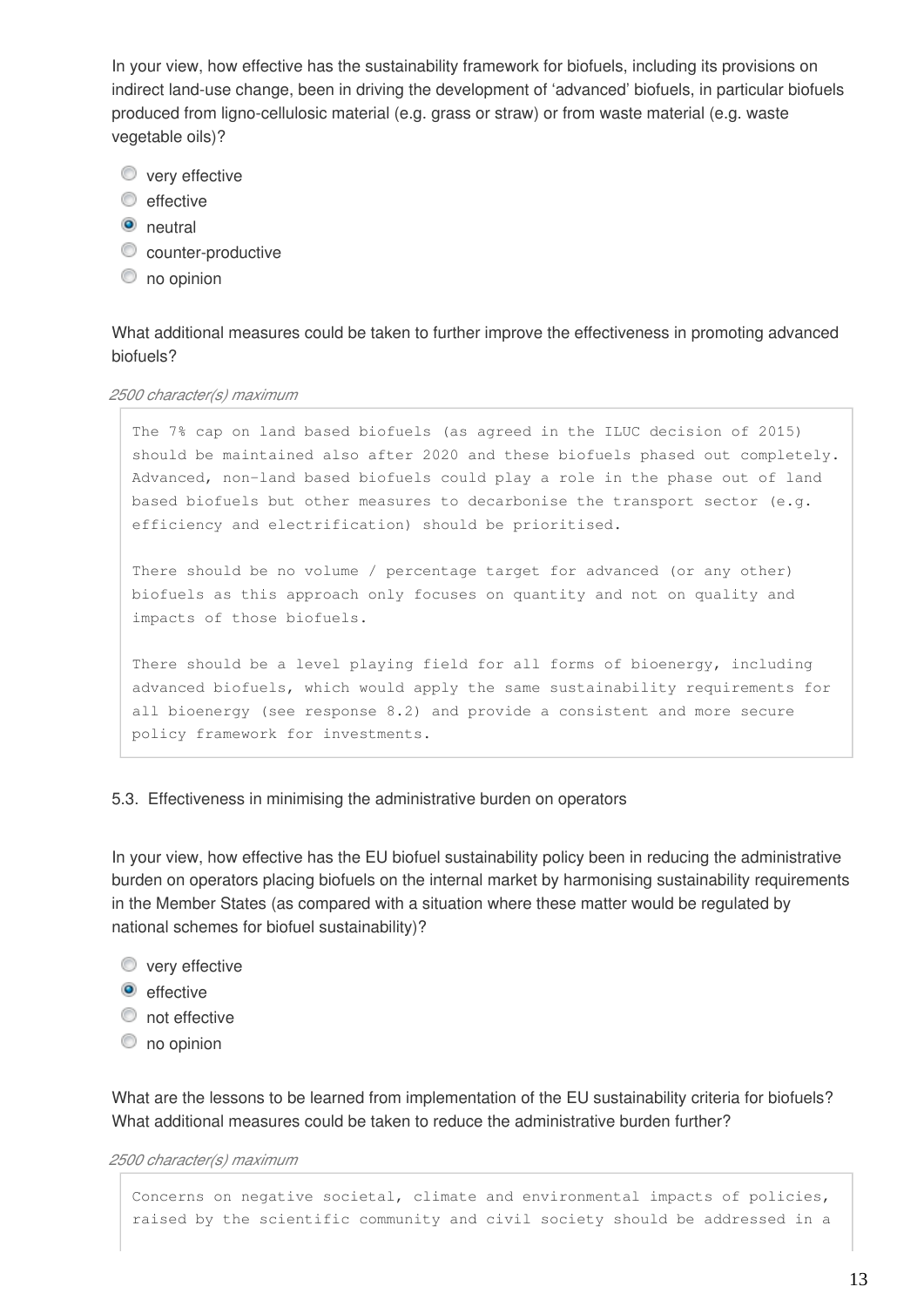precautionary manner when the policy is first introduced to avoid flawed or constantly changing policy incentives.

A robust, coherent and binding EU level policy for all forms of bioenergy (biofuels, solid and gaseous bioenergy) is needed to give a harmonised basis for sustainability and clear direction for public incentives.

Sustainability policies need to go beyond regulating land and forest management practices. They need to also address natural resource use and our ecological footprint, resource efficiency, full carbon emission impacts, social issues and overall volume of demand created.

More transparent requirements for the approval of different verification schemes for the sustainability policy are needed and should be introduced by the Commission.

#### 5.4. Deployment of innovative technologies

In your view, what is needed to facilitate faster development and deployment of innovative technologies in the area of bioenergy? What are the lessons to be learned from the existing support mechanisms for innovative low-carbon technologies relating to bioenergy?

*2500 character(s) maximum*

Targets and mandates for bigger volumes of biofuel or bioenergy use only produce quantities without encouraging more effective, innovative or environmentally beneficial use of bioenergy.

Policy needs to give a clear preference for the kinds of bioenergy (biomass source, conversion technologies etc.) that deliver societal and environmental benefits and exclude bioenergy with negative impacts, so that development of more innovative uses and forms of bioenergy is incentivised.

Stringent requirements for example for higher conversion efficiency can also facilitate technological innovation.

# 6. Effectiveness of existing EU policies in addressing solid and gaseous biomass sustainability issues

6.1. In addition to the non-binding criteria proposed by the Commission in 2010, a number of other EU policies can contribute to the sustainability of solid and gaseous bioenergy in the EU. These include measures in the areas of energy, climate, environment and agriculture.

In your view, how effective are current EU policies in addressing the following risks of negative environmental impacts associated with solid and gaseous biomass used for heat and power? (one answer per line)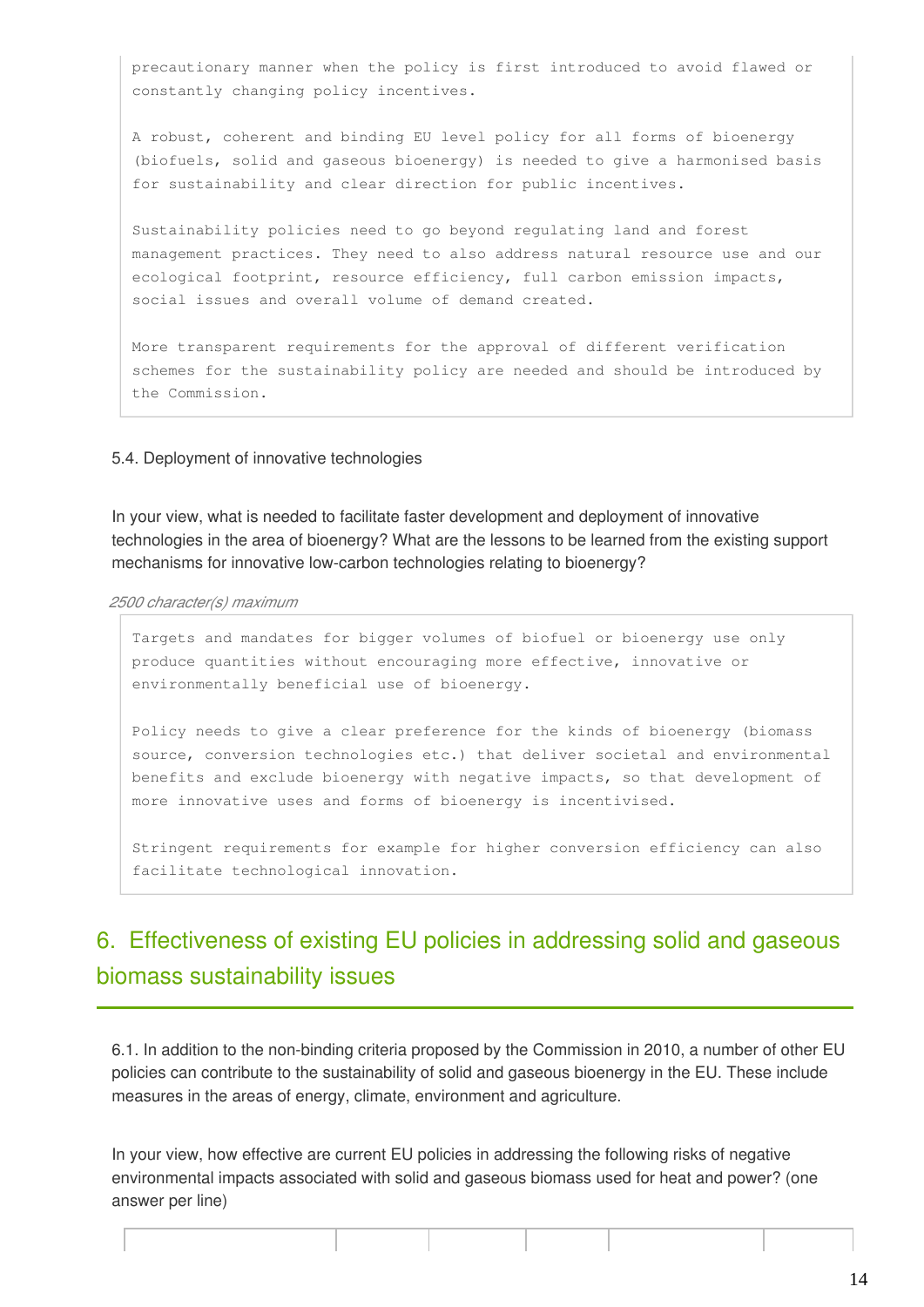|                                                                                                                                                 | effective | partly<br>effective | neutral | counter-productive | <b>No</b><br>opinion |
|-------------------------------------------------------------------------------------------------------------------------------------------------|-----------|---------------------|---------|--------------------|----------------------|
| Change in carbon stock<br>due to deforestation, forest<br>degradation and other<br>direct land-use change in<br>the EU                          |           |                     |         | $\bullet$          |                      |
| Change in carbon stock<br>due to deforestation, forest<br>degradation and other<br>direct land-use change in<br>non-EU countries                |           |                     | 0       | $\bullet$          |                      |
| Indirect land-use change<br>impacts                                                                                                             |           |                     | ∩       | $\bullet$          |                      |
| GHG emissions from<br>supply chain,<br>e.g. cultivation, processing<br>and transport                                                            |           |                     |         | $\bullet$          |                      |
| GHG emissions from<br>combustion of biomass<br>('biogenic emissions')                                                                           |           |                     |         |                    |                      |
| Air quality                                                                                                                                     | ⊙         | ⊙                   | ∩       | $\bullet$          | ⊙                    |
| Water and soil quality                                                                                                                          |           |                     |         | $\bullet$          |                      |
| <b>Biodiversity impacts</b>                                                                                                                     | ⊙         | ⊙                   | ⊙       | $\bullet$          | ⊙                    |
| Varying degrees of<br>efficiency of biomass<br>conversion to energy                                                                             |           |                     |         |                    |                      |
| Competition between<br>different uses of biomass<br>(energy, food, industrial<br>uses) due to limited<br>availability of land and<br>feedstocks |           |                     |         |                    |                      |
| Other                                                                                                                                           | ⊙         | ⊙                   | ⊙       | $_{\odot}$         | ⊙                    |

ī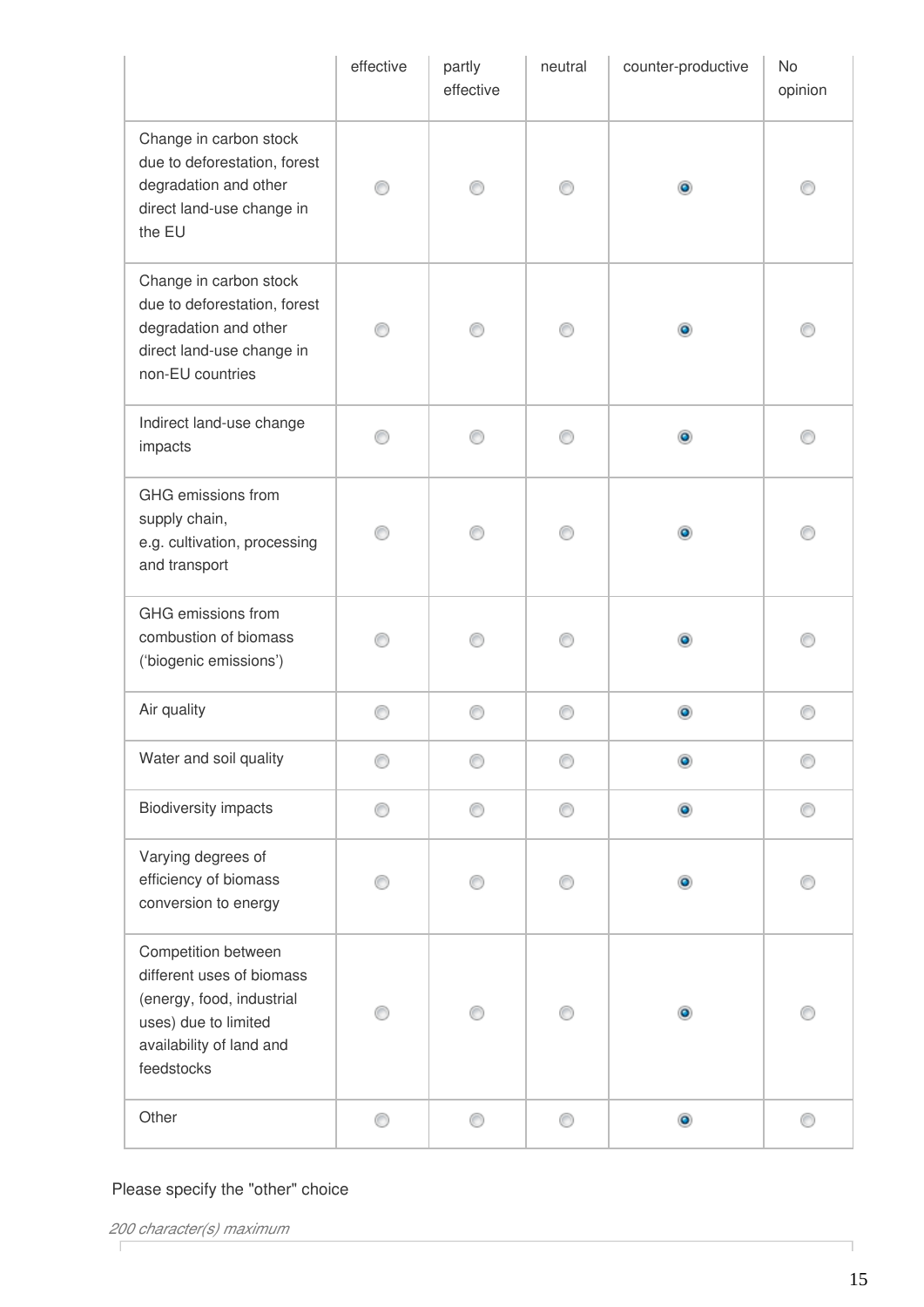#### 6.2. Any additional views on the effectiveness of existing EU policies on solid and gaseous biomass? Please explain

#### *2500 character(s) maximum*

Existing policies in the field agriculture (like the CAP or rural development) or in the field of forestry (such as national legislation on sustainable forest management) or waste management have not been effective in limiting the use of biomass for energy or ensuring it's done in a sustainable way - on the contrary. Clear sustainability requirements need to be placed on energy producers.

Measures to report for emissions in the LULUCF sector (EU Decision) or account from the under the Kyoto Protocol have not been effective in capturing the emissions of increased bioenergy use or excluding high-carbon bioenergy sources and ensuring effective carbon emission savings.

There's particularly a gap in policies (both EU and national) to ensure that bioenergy use delivers true GHG savings and that biomass is used in a resource efficient way in line with the cascading use principle. Sustainability requirements on agriculture or forestry won't be enough to ensure these gaps in policy are addressed.

Use of biomass for energy is also driven by the EU ETS that erroneously assumes all bioenergy emissions to be zero without any requirements to prove that emission savings actually take place. To avoid misguiding policies, other EU climate and energy policies should also be aligned with the requirements of the bioenergy sustainability policy.

### 7. Policy objectives for a post-2020 bioenergy sustainability policy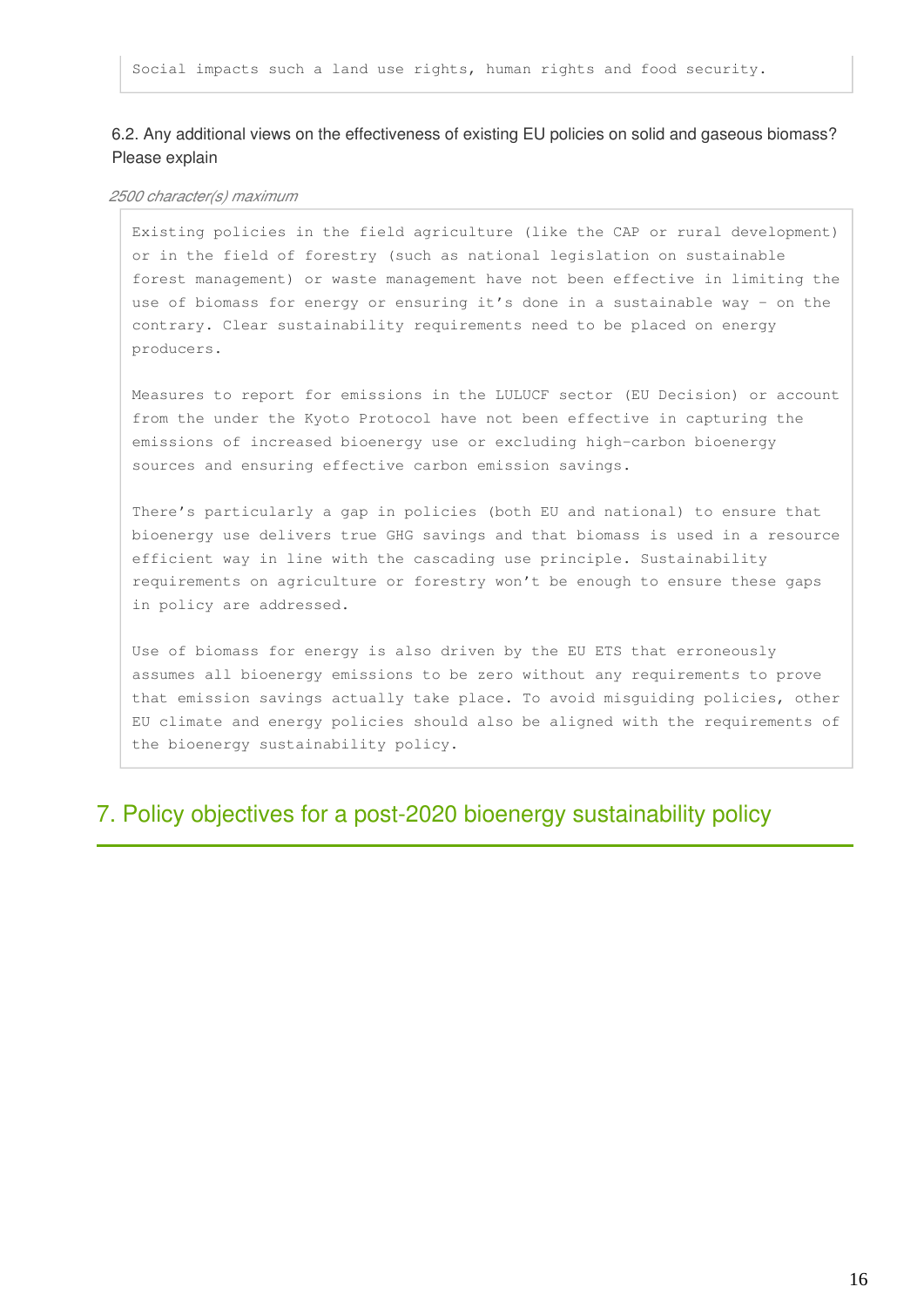7.1. In your view, what should be the key objectives of an improved EU bioenergy sustainability policy post-2020? Please rank the following objectives in order of importance: most important first; least important 9th/10th (you can rank fewer than 9/10 objectives):

|                                                                                                        | 1st            | 2nd | 3rd | 4th | 5th | 6th | 7th | 8th | 9th | 10th |
|--------------------------------------------------------------------------------------------------------|----------------|-----|-----|-----|-----|-----|-----|-----|-----|------|
| Contribute to<br>climate change<br>objectives                                                          | $\bullet$      | ∩   | ⊙   | ∩   | ∩   | ∩   | ∩   | ⊙   | ⊙   |      |
| Avoid<br>environmental<br>impacts<br>(biodiversity, air<br>and water<br>quality)                       | $\bullet$      | ⊙   | ⊙   | ⊙   | ⊙   | ∩   | ∩   | ⊙   | ⊙   |      |
| Mitigate the<br>impacts of<br>indirect land-use<br>change                                              | $\circledcirc$ | ⋒   | ∩   | ⊙   | ∩   |     |     | ⋒   |     |      |
| Promote efficient<br>use of the<br>biomass<br>resource,<br>including efficient<br>energy<br>conversion | $\bullet$      | ⊙   | ∩   | ∩   | ⊙   | ⋒   | ∩   | ⊙   | ⊙   |      |
| Promote free<br>trade and<br>competition in                                                            |                |     |     |     |     |     |     |     |     |      |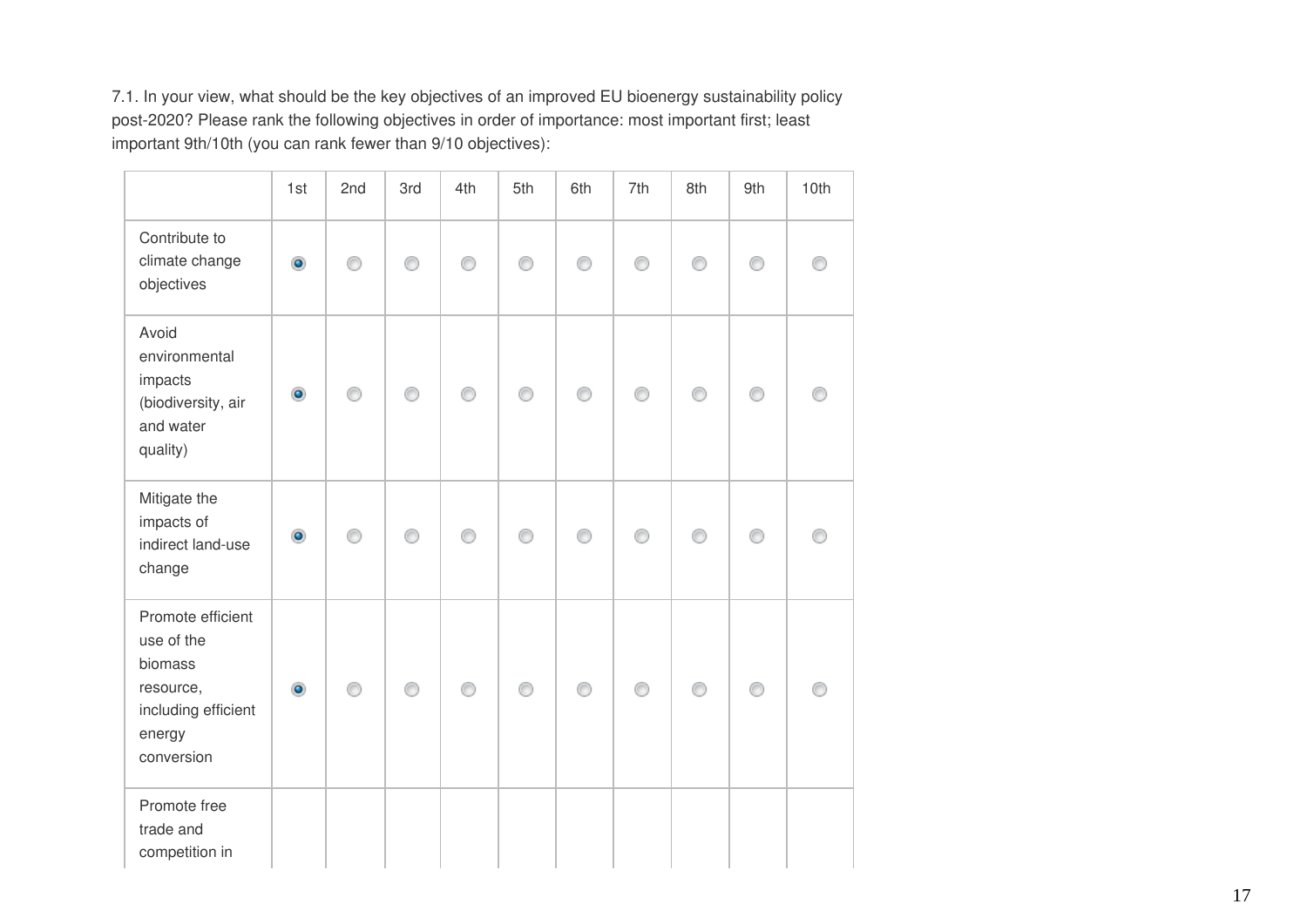| the EU among all<br>end-users of the<br>biomass<br>resource     |    |           |           |   |   |   |   |   |  |
|-----------------------------------------------------------------|----|-----------|-----------|---|---|---|---|---|--|
| Ensure long-term<br>legal certainty for<br>operators            | ◉  |           | $\bullet$ |   |   |   |   |   |  |
| Minimise<br>administrative<br>burden for<br>operators           | ∩  | ⋒         | ∩         | ⋒ | ⋒ | ⋒ | ⋒ | ⋒ |  |
| Promote energy<br>security                                      | O. |           |           |   |   |   |   |   |  |
| Promote EU<br>industrial<br>competitiveness,<br>growth and jobs | ⊙  |           |           |   |   |   |   |   |  |
| Other                                                           | ⊙  | $\bullet$ |           |   |   |   |   |   |  |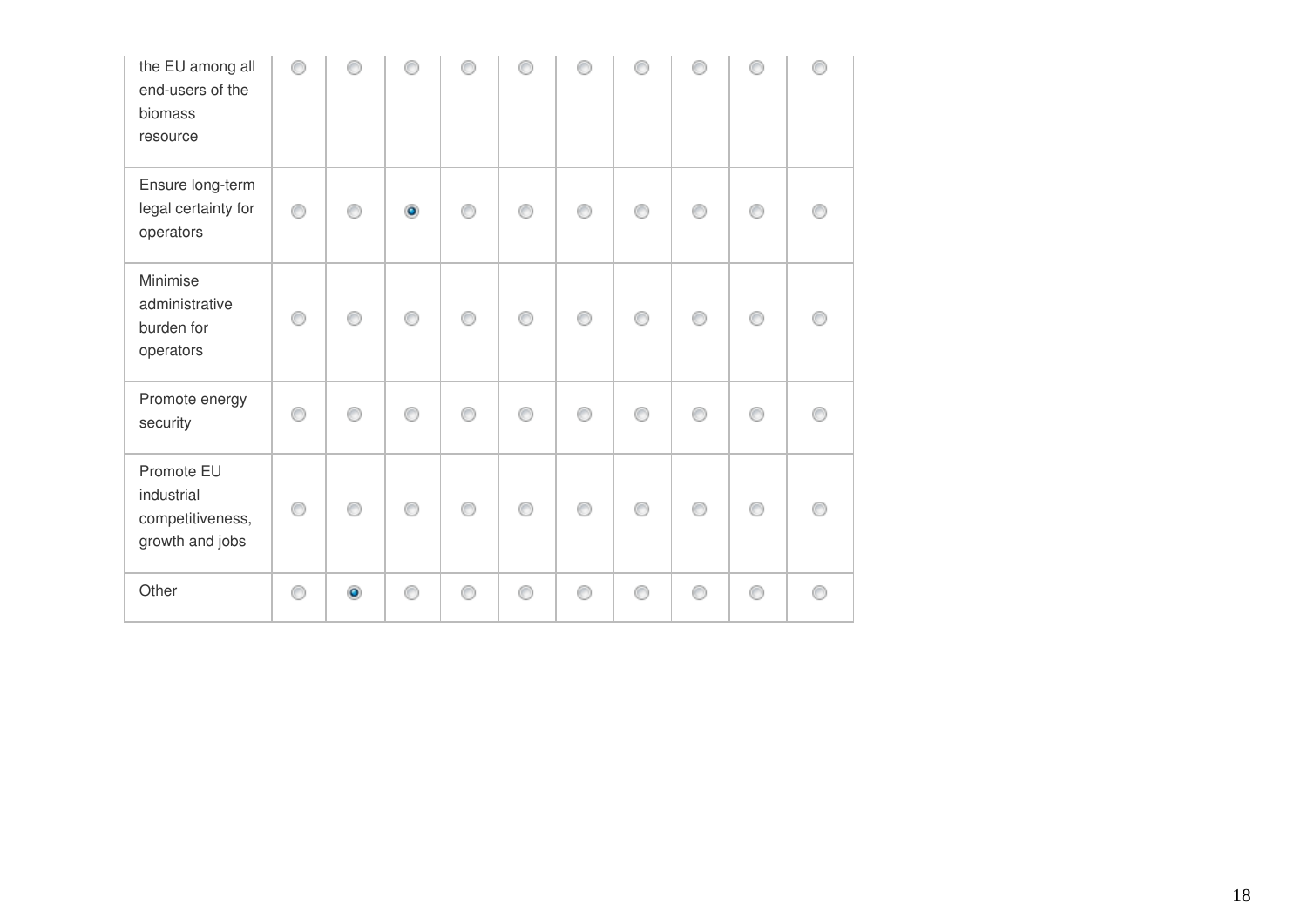*200 character(s) maximum*

Avoid negative impacts on food security, land and human rights and land grabs.

#### 7.2. Any other views? Please specify

#### *2500 character(s) maximum*

Bioenergy use needs to contribute to climate change mitigation, the circular economy and resource efficiency without negative impacts on the environmental or on land use and human rights. In all these areas concerns are already raised and evidence of negative impacts exist. Neglecting any of these policy objectives can easily lead to discrediting of the future sustainability policy. Therefore we don't find it meaningful to prioritise between these, equally important objectives.

Extent and scale of negative impacts is not just a matter of quality of biomass used but also the quantity of its use. Studies have shown that the EU is already starting to reach the limits of wood and land resources available for the various growing needs of different sectors, including the policy driven energy demand. The EU should evaluate the sustainable potential of domestic biomass supply for energy use, taking into consideration competing uses in other sectors and environmental protection and cap the use of biomass for energy accordingly.

## 8. EU action on sustainability of bioenergy

8.1. In your view, is there a need for additional EU policy on bioenergy sustainability?

- $\bullet$  No: the current policy framework (including the sustainability scheme for biofuels and bioliquids, and other EU and national policies covering solid and gaseous biomass) is sufficient.
- Yes: additional policy is needed for solid and gaseous biomass, but for biofuels and bioliquids the existing scheme is sufficient.
- Yes: additional policy is needed on biofuels and bioliquids, but for solid and gaseous biomass existing EU and national policies are sufficient.
- Yes: a new policy is needed covering all types of bioenergy.

8.2. In your view, and given your answers to the previous questions, what should the EU policy framework on the sustainability of bioenergy include? Please be specific

*5000 character(s) maximum*

```
The EU should introduce four main safeguards for bioenergy use as part of the
EU's 2030 climate and energy policies:
         • A cap to limit the use of biomass for energy production to levels
that can be sustainably supplied;
```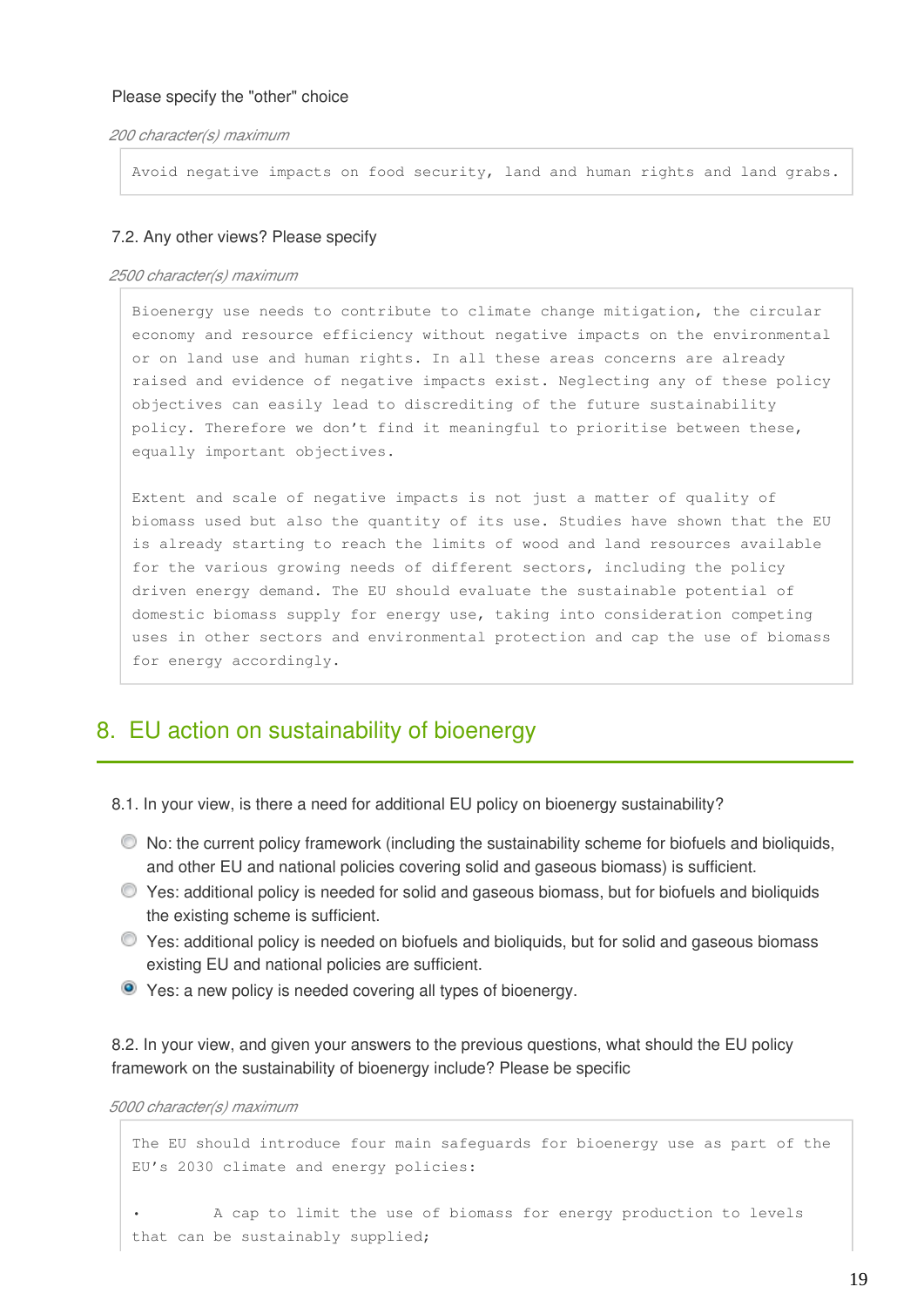An efficient and optimal use of biomass resources, in line with the principle of cascading use; Verifiable greenhouse gas savings and correct carbon accounting for biomass; • A comprehensive binding sustainability criteria to mitigate other negative social and environmental impacts More concretely, the policy should result in exclusion of the kinds of biomass sources that have the highest risk of negative climate and environmental impacts and support only the use of lower risk sources such as waste and residue based biomass, while still respecting the principle of waste hierarchy.

### 9. Additional contribution

Do you have other specific views that could not be expressed in the context of your replies to the above questions?

#### *5000 character(s) maximum*

Policies on sustainable forest management and agriculture have so far failed to stop biodiversity decline in these habitats and have also not been effective in stopping environmentally and climate wise negative bioenergy uses so far. While these policies should be improved, additional policies and requirements for the energy sector are needed to ensure especially that GHG savings from bioenergy use are delivered and that biomass resources are used in an efficient way.

Policies for emissions from the land use and forestry sector (LULUCF) such as EU's LULUCF Decision and the Kyoto Protocol have not effectively captured the biogenic emission related to bioenergy use or succeeded in limiting them. Accounting rules and targets for the land sector today are inconsistent globally and allow the hiding of emissions in projected reference levels (forest management especially). Carbon emissions need to be minimised by applying sustainability requirements on the policies driving bioenergy use i.e. the renewable energy policies. As operators in the energy sector benefit from support schemes on renewable energy, they should also be responsible for ensuring emissions savings are actually delivered.

Last, but certainly not least, the 'efficiency first' principle should always be applied and the reduction of energy demand looked at when considering the transition towards a 100% renewable-based energy system.

N.B. In general we found it quite hard to fill in the tables, especially the one under 2.2., because the categories are in many cases rather broad and/or do not specify exactly what the source would be.